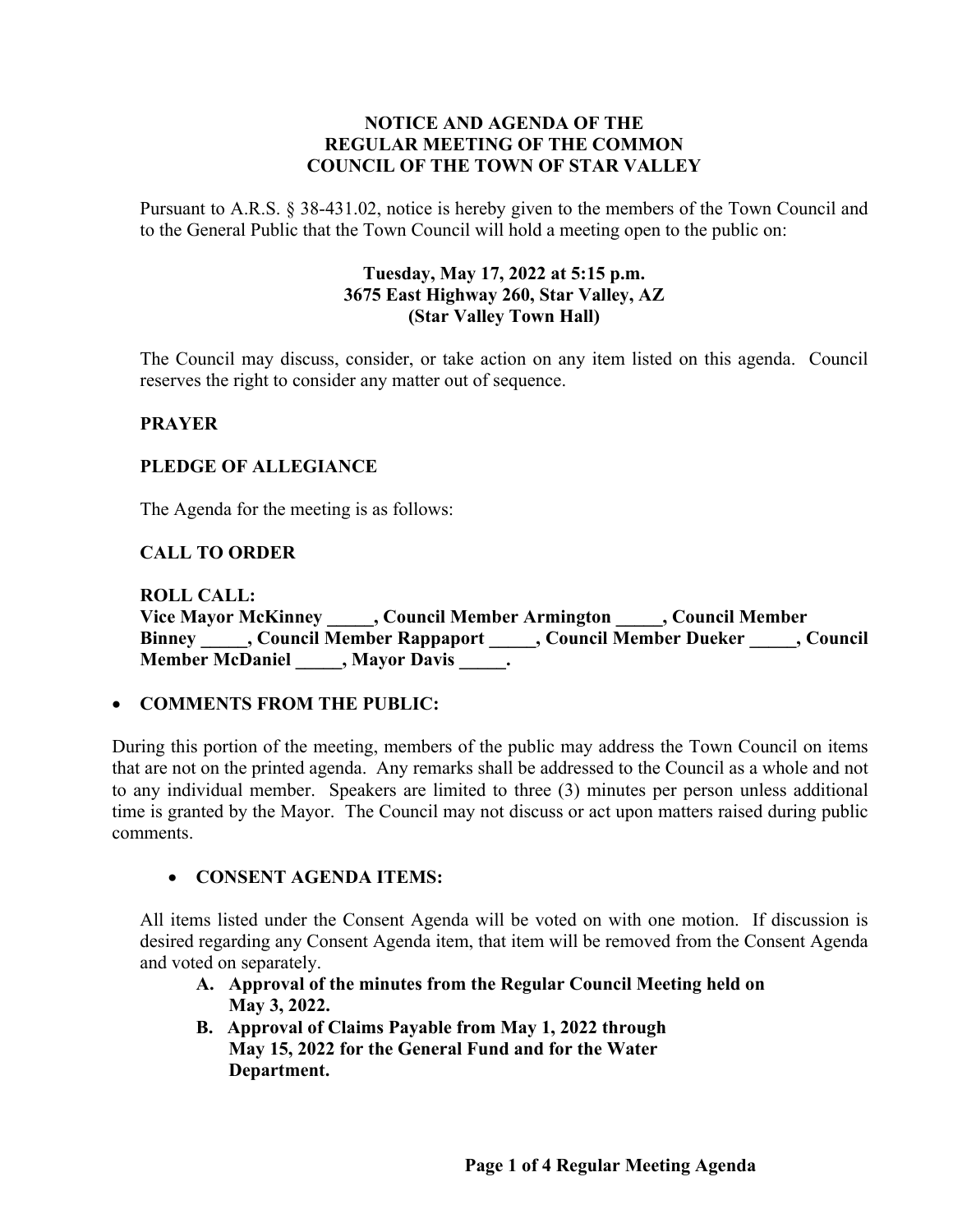- **DISCUSSION ITEMS:**
- **1. Discussion and possible action regarding a funding of the contribution to Payson for the Beeline Bus.**
- **2. Discussion and possible action regarding attendance at the 2022 League of Arizona Cities and Towns Annual Conference.**
- **3. Discussion and possible action to adopt Resolution No. R 22-05 – A Resolution of the Town of Star Valley, Arizona, Mayor and Common Council, designating the Chief Fiscal Officer, Tim Grier for officially submitting the fiscal year 2019 expenditure limitation report to the Arizona Auditor General.**
- **4. Discussion and possible action to adopt Resolution No. R 22-06 – A Resolution of the Town of Star Valley, Arizona, Mayor and Common Council, designating the Chief Fiscal Officer, Tim Grier for officially submitting the fiscal year 2020 expenditure limitation report to the Arizona Auditor General.**
- **5. Discussion and possible action to adopt Resolution No. R 22-07 – A Resolution of the Town of Star Valley, Arizona, Mayor and Common Council, designating the Chief Fiscal Officer, Tina Woody for officially submitting the fiscal year 2021 expenditure limitation report to the Arizona Auditor General.**
- **6. Discussion and possible action to adopt Resolution No. R 22-08 – A Resolution of the Town of Star Valley, Arizona, Mayor and Common Council, designating the Chief Fiscal Officer, Tina Woody for officially submitting the fiscal year 2022 expenditure limitation report to the Arizona Auditor General.**
- **7. Discussion and possible action to adopt Resolution No. R 22-09 – A Resolution of the Town of Star Valley, Arizona, Mayor and Common Council, designating the Chief Fiscal Officer, Tina Woody for officially submitting the fiscal year 2023 expenditure limitation report to the Arizona Auditor General.**
- **8. Discussion and possible action concerning no donations six months before any Star Valley election. Requested by Council Member Binney.**
- **9. Discussion and possible action regarding automatic Cost of Living and Consumer Price Index increases for staff. Requested by Council Member Binney.**

Council reserves the right to suspend the order of the agenda for consideration of a motion to recess/adjourn to executive session, pursuant to A.R.S. § 38-431.03, et seq., to discuss any item(s) listed on the regular meeting agenda that would be authorized for executive session under:

## **CLASSIFICATIONS FOR EXECUTIVE SESSION**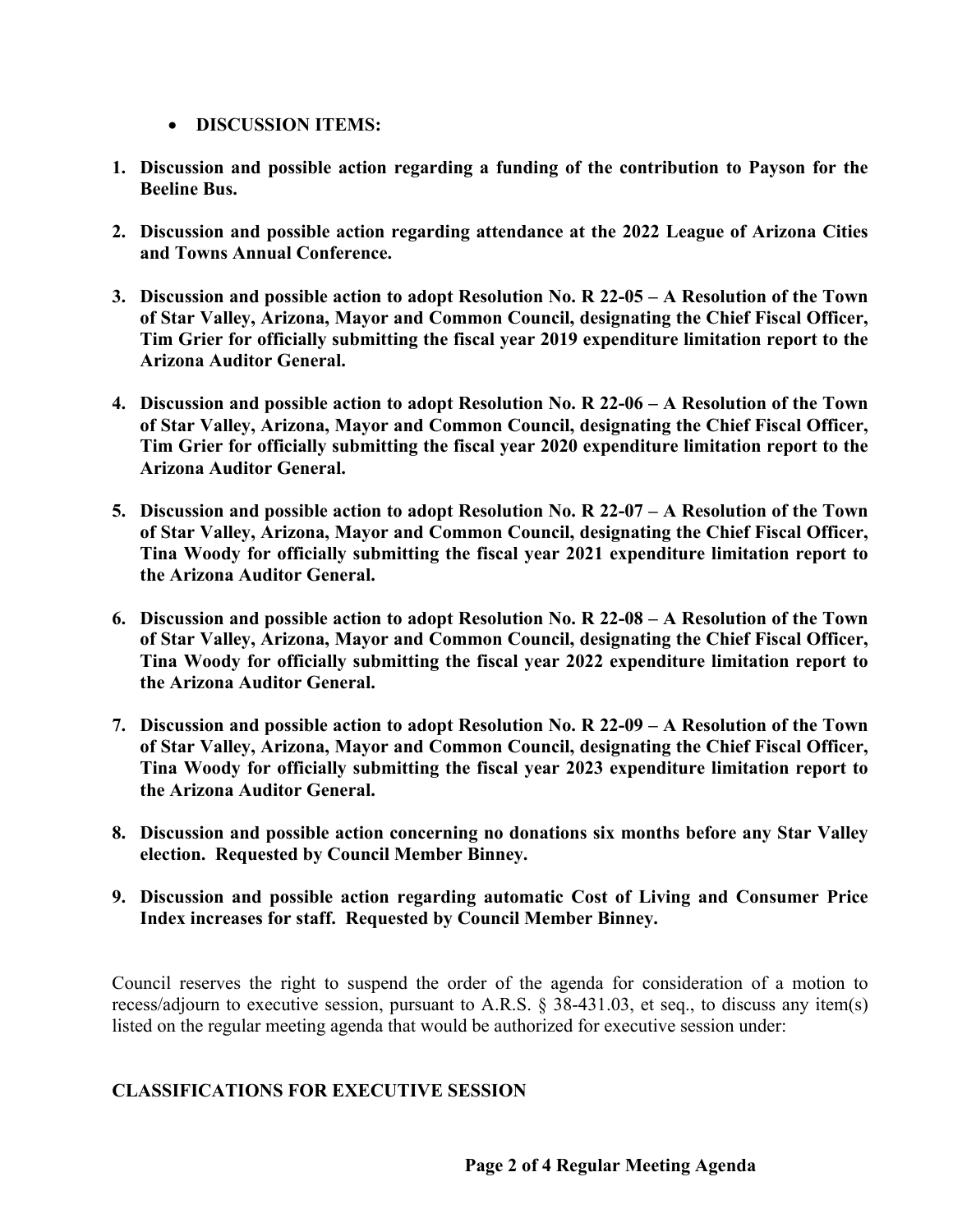Note: Should an executive session be convened on any item(s) listed on the regular meeting agenda, Council will review, discuss, or receive advice of Counsel, which will be considered under the respectively approved classifications listed below**:**

a. A.R.S. § 38-431.03.A.1 – Discussion or consideration of employment, assignment, appointment, promotion, demotion, dismissal, salaries, disciplining or resignation of a public officer, appointee or employee of any public body, except that, with the exception of salary discussions, an officer, appointee or employee may demand that the discussion or consideration occur at a public meeting. The public body shall provide the officer, appointee, or employee with written notice of the executive session as is appropriate but not less than twenty-four hours for the officer, appointee, or employee to determine whether the discussion or consideration should occur at a public meeting.

b. A.R.S. § 38-431.03.A.2 - Discussion or consideration of records exempt by law from public inspection, including the receipt and discussion of information or testimony that is specifically required to be maintained as confidential by state or federal law.

c. A.R.S.  $\frac{8}{38-431.03.A.3}$  - Discussion or consultation for legal advice with the attorney or attorneys of the public body.

d. A.R.S. § 38-431.03.A.4 - Discussion or consultation with the attorneys of the public body in order to consider its position and instruct its attorneys regarding the public body's position regarding contracts that are the subject of negotiations, in pending or contemplated litigation or in settlement discussions conducted in order to avoid or resolve litigation.

e. A.R.S. § 38-431.03.A.5 - Discussions or consultations with designated representatives of the public body in order to consider its position and instruct its representatives regarding negotiations with employee organizations regarding the salaries, salary schedules or compensation paid in the form of fringe benefits of employees of the public body.

f. A.R.S. § 38-431.03.A.6 - Discussion, consultation, or consideration for international and interstate negotiations or for negotiations by a city or town, or its designated representatives, with members of a tribal council, or its designated representatives, of an Indian reservation located within or adjacent to the city or town.

g. A.R.S. § 38-431.03.A.7 - Discussions or consultations with designated representatives of the public body in order to consider its position and instruct its representatives regarding negotiations for the purchase, sale, or lease of real property.

# • **ADJOURNMENT**

**Persons with disability may request a reasonable accommodation, such as a sign language interpreter, by contacting Town Hall 928-472-7752. Requests should be made as early as possible to arrange the accommodation.**

DATED this 9<sup>th</sup> day of May 2022.

 $\mathbf{By:}$ 

Edie Chapin, Town Clerk